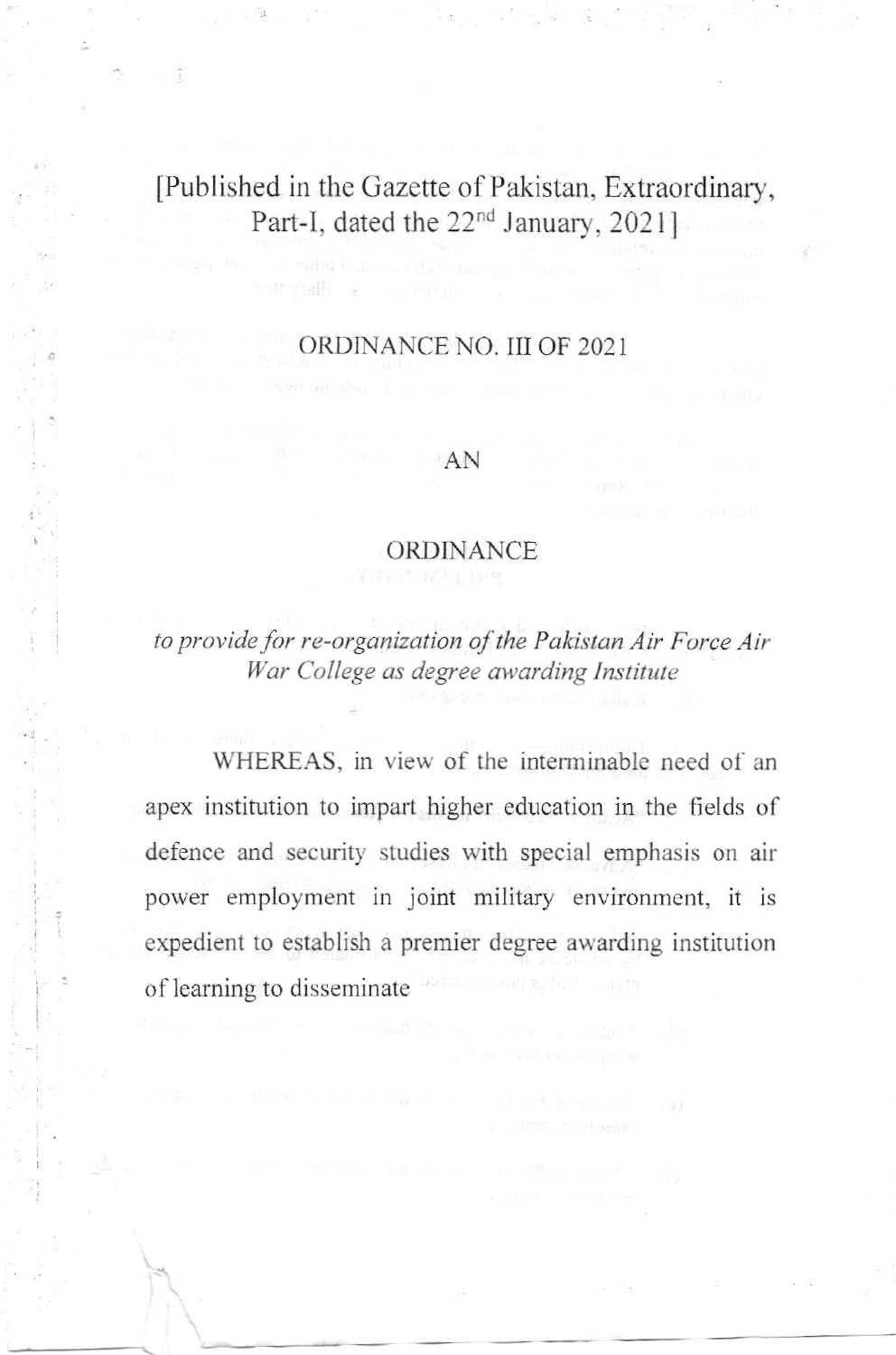knowledge related to national and global security challenges, natural and applied sciences, social and behavioral science, humanities, mathematics, political science, medical sciences, bio-technology, computer sciences, information communication technology, law-fare, space sciences, science and technology, international relations, history, artificial intelligence, management, operational research, air power, war studies, sports sciences and other relevant areas of study and to provide for matters connected therewith or ancillary thereto;

AND WHEREAS the Senate and the National Assembly are not in session and the President of the Islamic Republic of Pakistan is satisfied that circumstances exist which render it necessary to take immediate action;

NOW, THEREFORE, in exercise of the powers conferred by clause (1) of Article 89 of the Constitution of the Islamic Republic of Pakistan, the President of the Islamic Republic of Pakistan is pleased to make and promulgate the following Ordinance:-

#### **CHAPTER-I PRELIMINARY**

1. Short title and commencement. (1) This Ordinance shall be called the PAF Air War College Institute Ordinance, 2021.

(2) It shall come into force at once.

Definitions.-- In this Ordinance, unless there is anything 2. repugnant in the subject or context,-

- "Academic Council" means the Academic Council of the Institute;  $(a)$
- "Advance Studies and Research Board" means the advance studies  $(b)$ and research board constituted in the prescribed manner;
- "affiliatad, college" means a college or an educational institution,  $(c)$ by whatever name called for, affiliated to the Institution but not maintained or administered by it;
- (d) "Authority" means any authorities of the Institution specified or setup under section 16;
- "Board of Faculty" means the board of faculty constituted in the  $(e)$ prescribed manner;
- (f) "Board of Studies" means the board of studies constituted in the prescribed manner;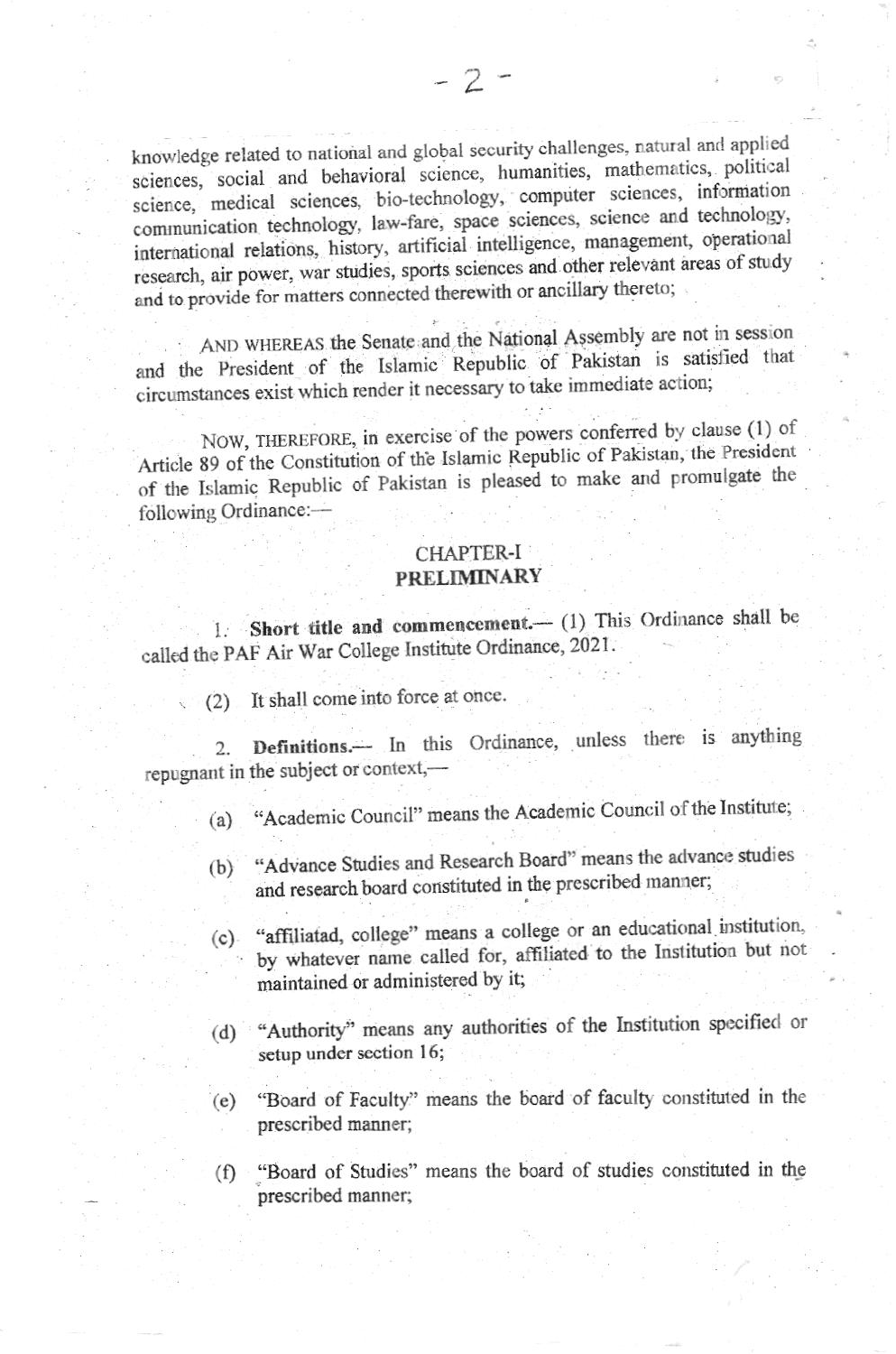- "Chancellor" means the Chancellor of the Institute:  $(g)$
- $(h)$ "Chief Instructor (CI)" or "Chairman" means head of a department;
- "Commission" means the Higher Education Commission  $(i)$ established under the Higher Education Commission Ordinance, 2002 (LIII of 2002):
- "constituent college" means a college or an educational institution,  $(i)$ by whatever name described, maintained and administered by the Institute:
- $(k)$ "Dean" means head of a faculty or the head of an academic body granted the status of a faculty by this Ordinance or by the statutes or regulations;
- "department" means a teaching department maintained and  $(1)$ administered or recognized by the Institute in the prescribed manner;
- "faculty" means an administrative and academic unit of the Institute  $(m)$ consisting of one or more departments, as may be prescribed;
- "Finance and Planning Committee" means the finance and planning  $(n)$ committee constituted in the prescribed manner:
- $(0)$ "Government" means the Federal Government;
- "Institute" means the PAF Air War College Institute established  $(p)$ under this Ordinance;
- "Patron" means the Patron of the Institute;  $(q)$
- "President" means the President being head of the Institute;  $(r)$
- $(s)$ "prescribed" means prescribed by statutes, regulations or rules made under this Ordinance:
- "Representation Committee" means the representation committee  $(t)$ constituted in the prescribed manner;
- "Selection Board" means the selection board constituted in the  $(u)$ prescribed manner;
- "Senate" means the Senate of the Institute;  $(v)$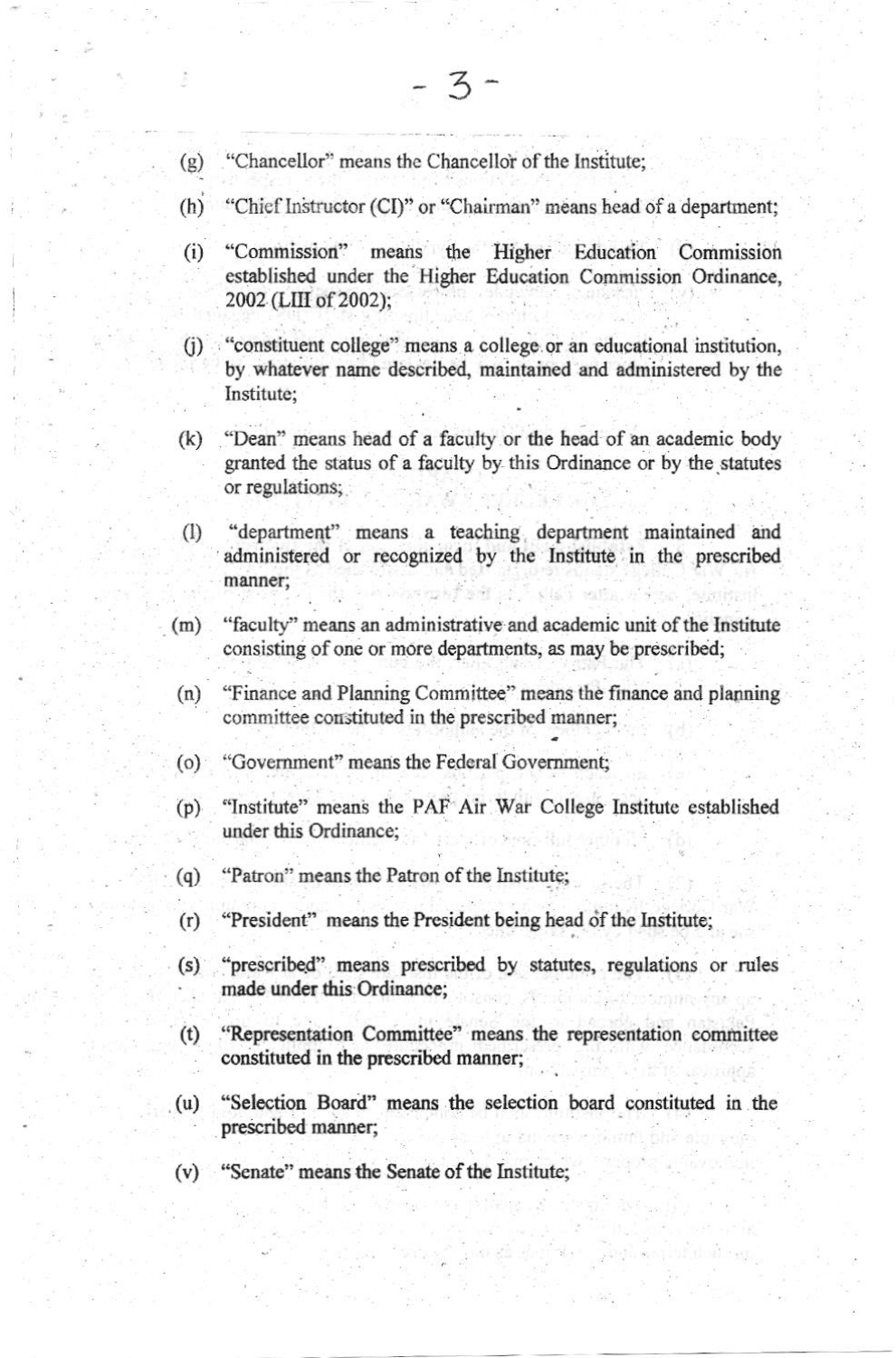- "Statutes", "regulations" and "rules" mean respectively the statutes,  $(w)$ the regulations and the rules made under this Ordinance;
- (x) "Syndicate" means the Syndicate of the Institute;
- "teachers" include professors, associate professors, assistant  $(y)$ professors, lecturers and directing staff (DS) engaged whole-time by the Institute or by a constituent or affiliated college and such other persons as may be declared by regulations to be the teachers; and
- "Vice President" means the Vice-President of the Institute.  $(z)$

## **CHAPTER-II**

## THE DEGREE AWARDING INSTITUTE

Establishment and incorporation of the Institute.-(1) The PAF Air War College stands re-organized and established as the PAF Air War College Institute, herein after called as the Institute and shall consist of the following, namely:-

- The Patron, Chancellor, the members of Senate, the President and  $(a)$ Vice-President;
- the members of the authorities of the Institute;  $(b)$
- all teachers and persons recognized as students of the Institute in  $(c)$ accordance with terms prescribed from time to time; and
- all other full-time officers and members of the staff of the Institute.  $(d)$

(2) The Institute shall be a body corporate by the name of the PAF Air War College Institute, having perpetual succession and a common seal and may sue and be sued by the said name.

(3) The principal seat of the Institute shall be at Karachi and it may set up any number of campuses, constituent colleges and institutes at such places in Pakistan and abroad as the Senate may, from time to time, determine in accordance with the prescribed procedure and applicable laws with prior approval of the Commission.

(4) The Institute shall be competent to acquire and hold property, both movable and immovable and to lease, sell or otherwise transfer any movable and immovable property which may have become vested in or been acquired by it.

(5) The Institute shall have academic, financial and administrative autonomy, including the power to employ officers, teachers and other employees on such terms and conditions as may be prescribed.